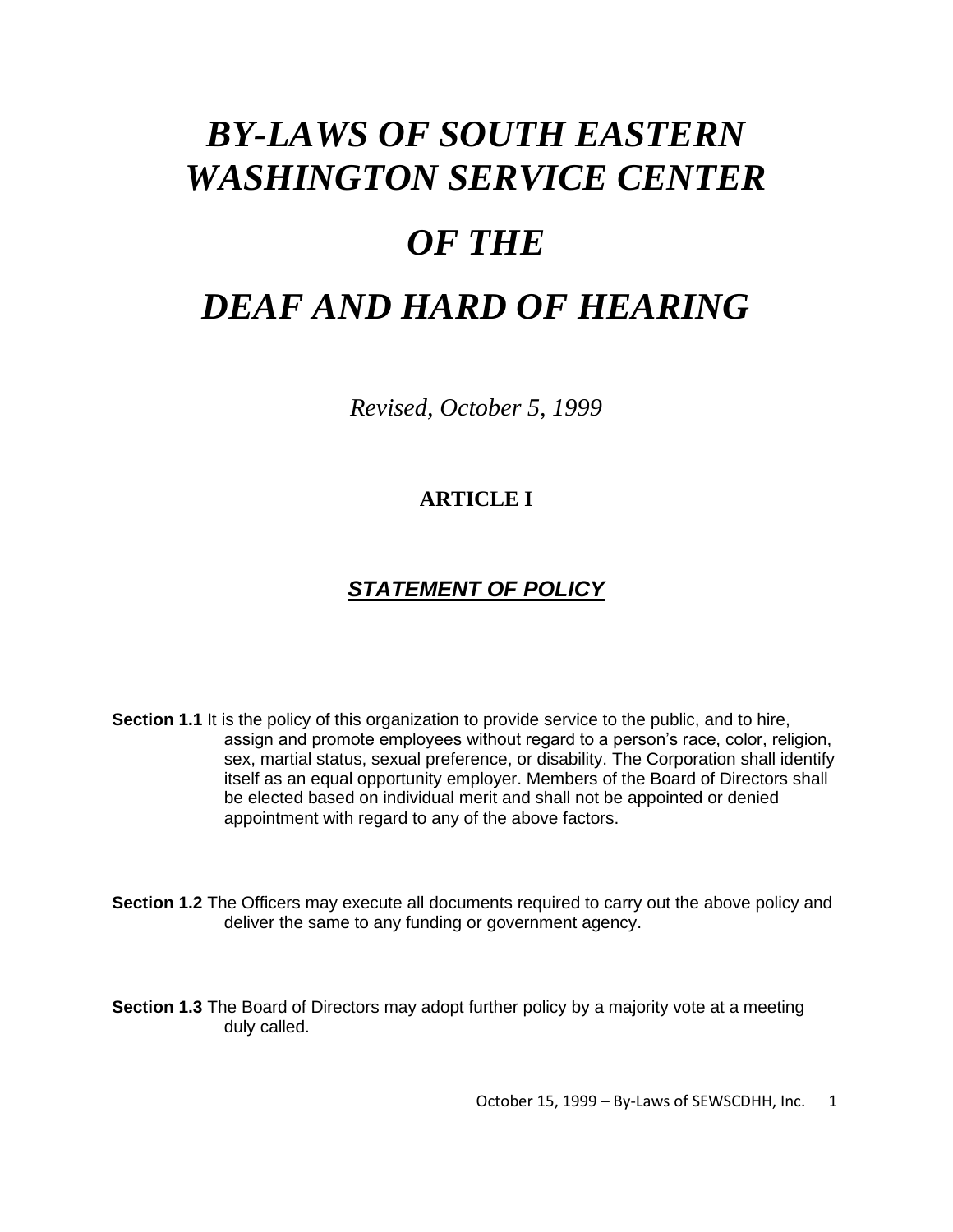#### **ARTICLE II**

#### *NAME, SEAL AND OFFICES*

#### **Section 2.1** *Name* **-** The name of this Corporation is *SOUTH EASTERN WASHINGTON SERVICE CENTER OF THE DEAF AND HARD OF HEARING, INC.*

- **Section 2.2** *Seal -* The seal of the Corporation shall be circular in form and shall bear on it's outer edge the words *"SOUTH EASTERN WASHINGTON SERVICE CENTER OF THE DEAF AND HARD OF HEARING, INC."* and in the center the words and figures *"Corporate Seal 1996 Washington."* The Board of Directors may change the form of the seal or the inscription thereon upon pleasure.
- **Section 2.3** *Offices -* The principal office of the Corporation shall be as designated by the Board of Directors within one of the counties listed within section 2.4.
- **Section 2.4** *Goals and Purposes* The Corporation shall seek to provide services, support, and advocacy for the deaf and hard of hearing individuals singly and/or to families as a cultural group within Benton, Franklin, Garfield, Columbia, Walla Walla and Asotin Counties. The principal office shall be in Franklin county.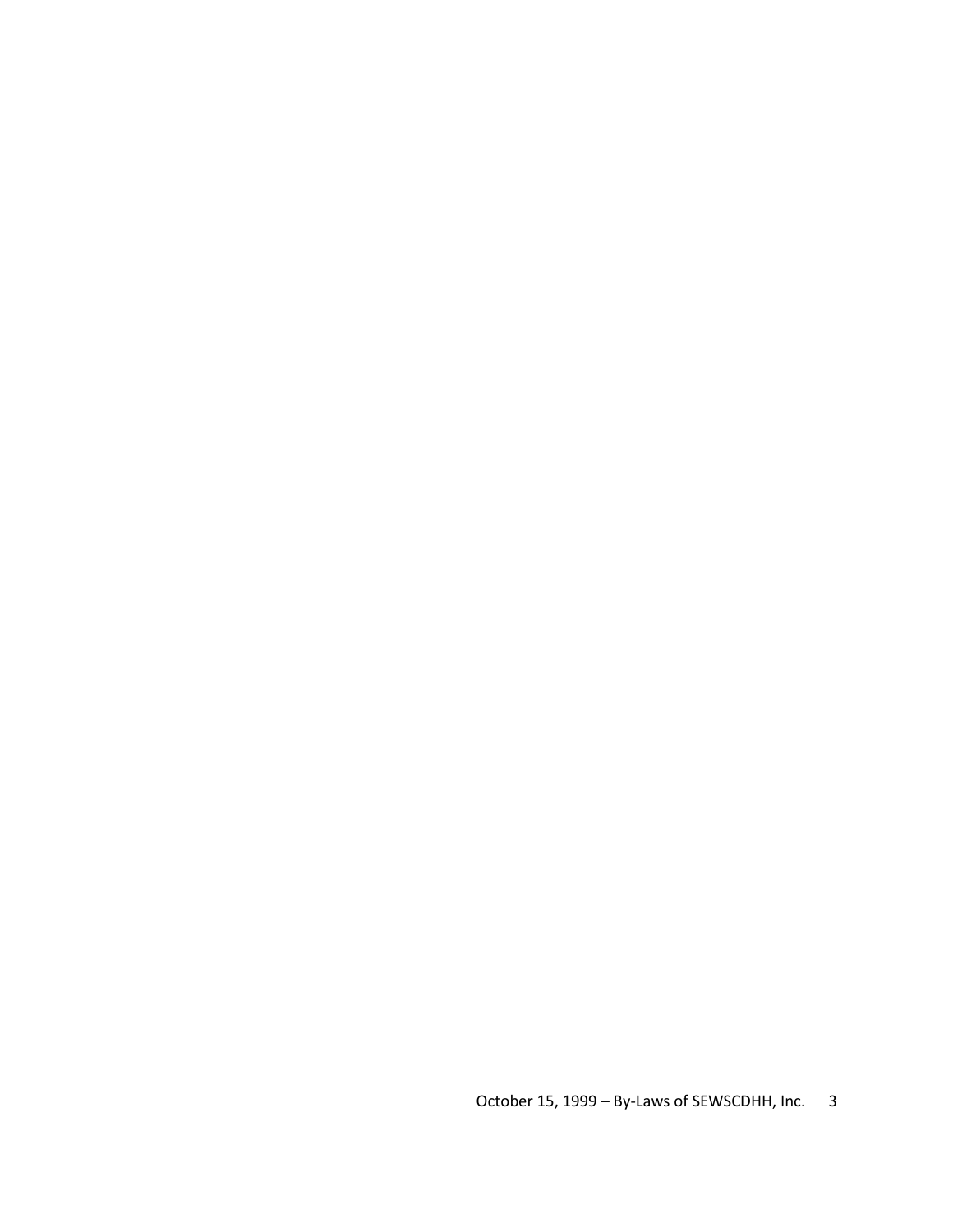#### **ARTICLE III**

#### *MEMBERS*

- **Section 3.1** All individuals within the jurisdiction of the Corporation are entitled to become active participants without regard to a person's race, color, religion, sex, martial status, sexual preference, or disability.
- **Section 3.2** The Corporation shall hold not less then one general meeting annually in the month of September. Such meeting shall be open to all members and non-members within the counties listed in Section 2.4 of these by-laws. Such meeting shall be held at the time and place designated by the Board of Directors and shall be within one of the counties listed in Section 2.4. Notice of such meeting shall be given not less than twenty (20) days prior to the meeting.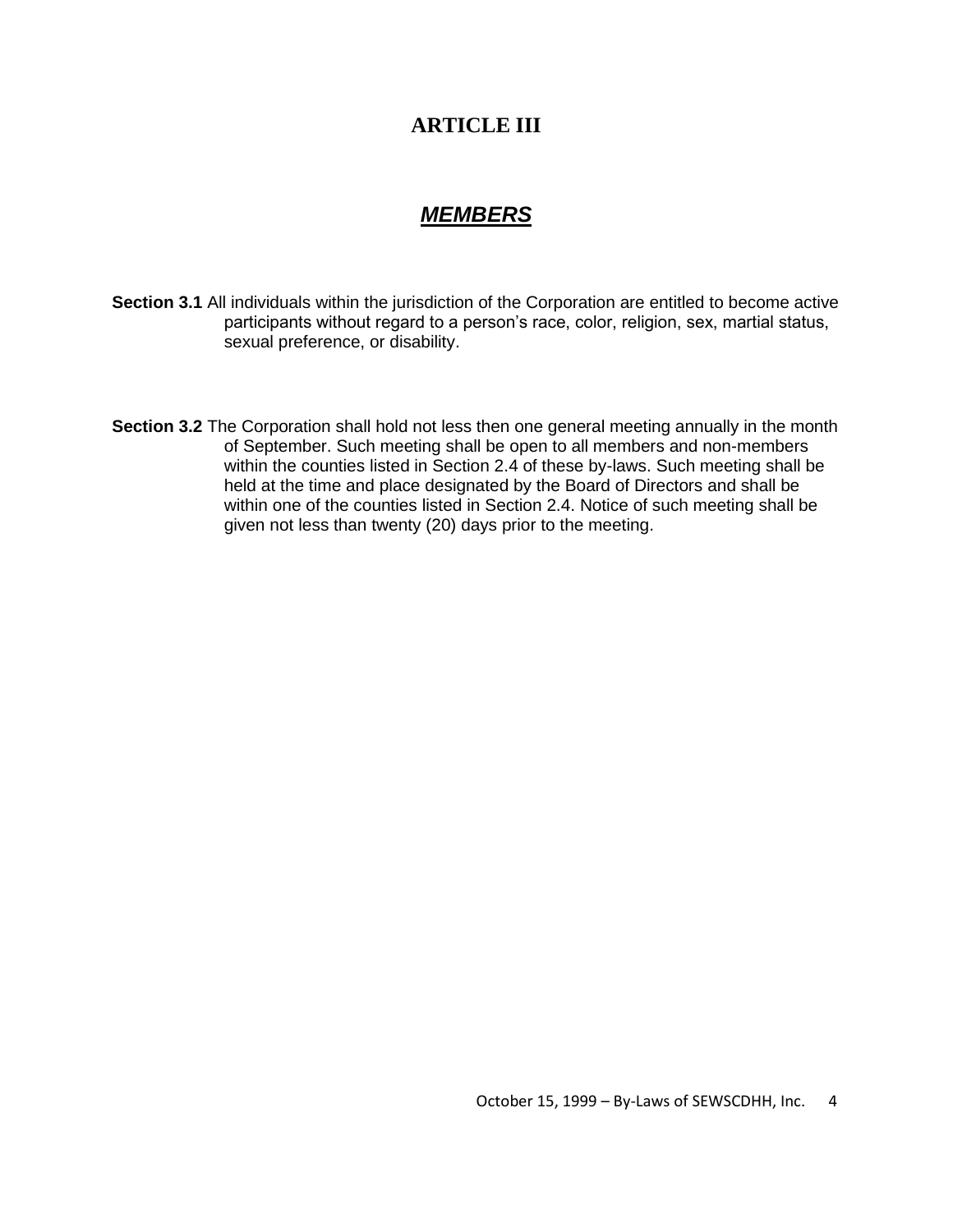## **ARTICLE IV**

# *DIRECTORS AND MEETINGS*

- **Section 4.1** The composition of the Board of Directors shall reflect the diversity of the deaf and hard of hearing community within southeastern Washington. Representation of the Board shall not be less than fifty one percent (51%) who are deaf or hard of hearing.
- **Section 4.2** Meeting of the Board of Directors shall be held at least ten (10) times a year. Additional meetings may be held as so decided by the Board of Directors.

**Section 4.3** General membership meeting shall be held as designated in Section 3.2.

- **Section 4.4** The Corporation's powers, business and property of the Corporation shall be vested with the Board of Directors.
- **Section 4.5** Any person, regardless of affiliation, may be elected to the Board of Directors of this Corporation.
- **Section 4.6** Board of Directors shall be elected by a simple majority vote of members present at the annual meeting of the Corporation as designated in Section 3.2.
- **Section 4.7** Board of Directors shall have a three (3) year term with exception of Carol Lingg who will serve as a permanent member of the Board of Directors. No Directors may serve more than two (2) consecutive terms. But may be reelected following a minimum of a twelve (12) month absence from the board.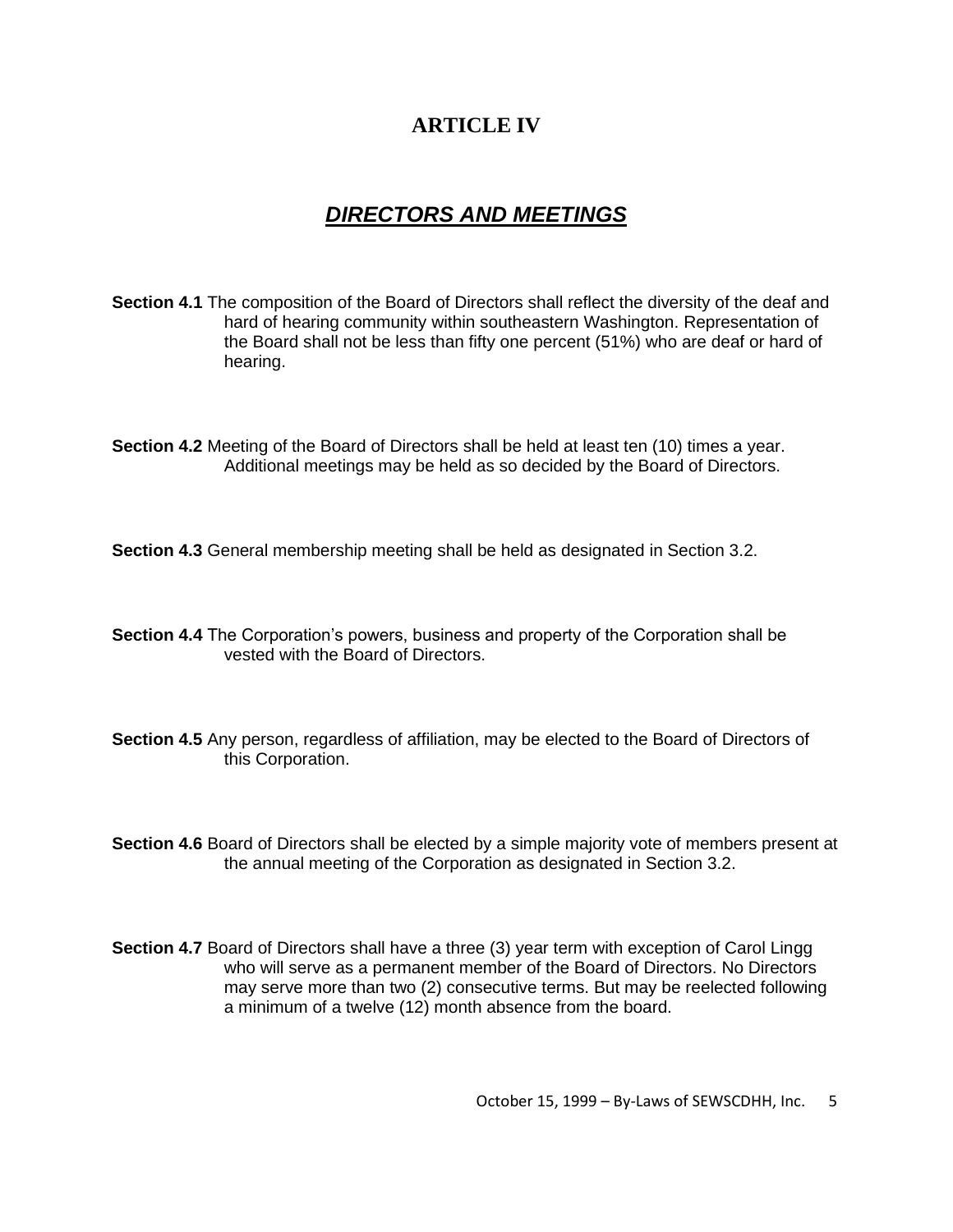- **Section 4.8** Special meetings of the Board of Directors shall be called at the written request of not less than one third (1/3) of the total Board of Directors. Notice of such specially called meetings shall be given to all board members listing date, time, and location of such meeting within not less than fourteen (14) days advance of such meeting. All action of the specially called meeting shall be limited to that business listed in both the request for such meeting and notice of such meeting.
- **Section 4.9** A quorum of the Board of Directors shall consist of not less than two-third (2/3) of the board. All business by the board requires a quorum. A majority vote of quorum is required for all board business except as otherwise specified in these by-laws.
- **Section 4.10** Each director shall register her/his name and address with the secretary of this Corporation and such addresses shall be designated as place of receipt of all notices.

**Section 4.11** No board members shall make loan to nor borrow from this Corporation.

- **Section 4.12** All board meetings are open. However, only elected board members may make motions or vote upon such motions. The board may also vote at any time to declare itself in closed meeting thus exclude all individuals other than board members.
- **Section 4.13** The Board of Directors shall serve until such time as their term expires, they resign, or are removed by the Board of Directors. The Board of Directors shall fill any vacated position by election until such time of regular elections.

**Section 4.14** Any board member may be removed from office at a regular or specially called meeting by not less than two-third (2/3) vote of all Corporation board members.

**Section 4.15** Order of business for all board meeting shall be: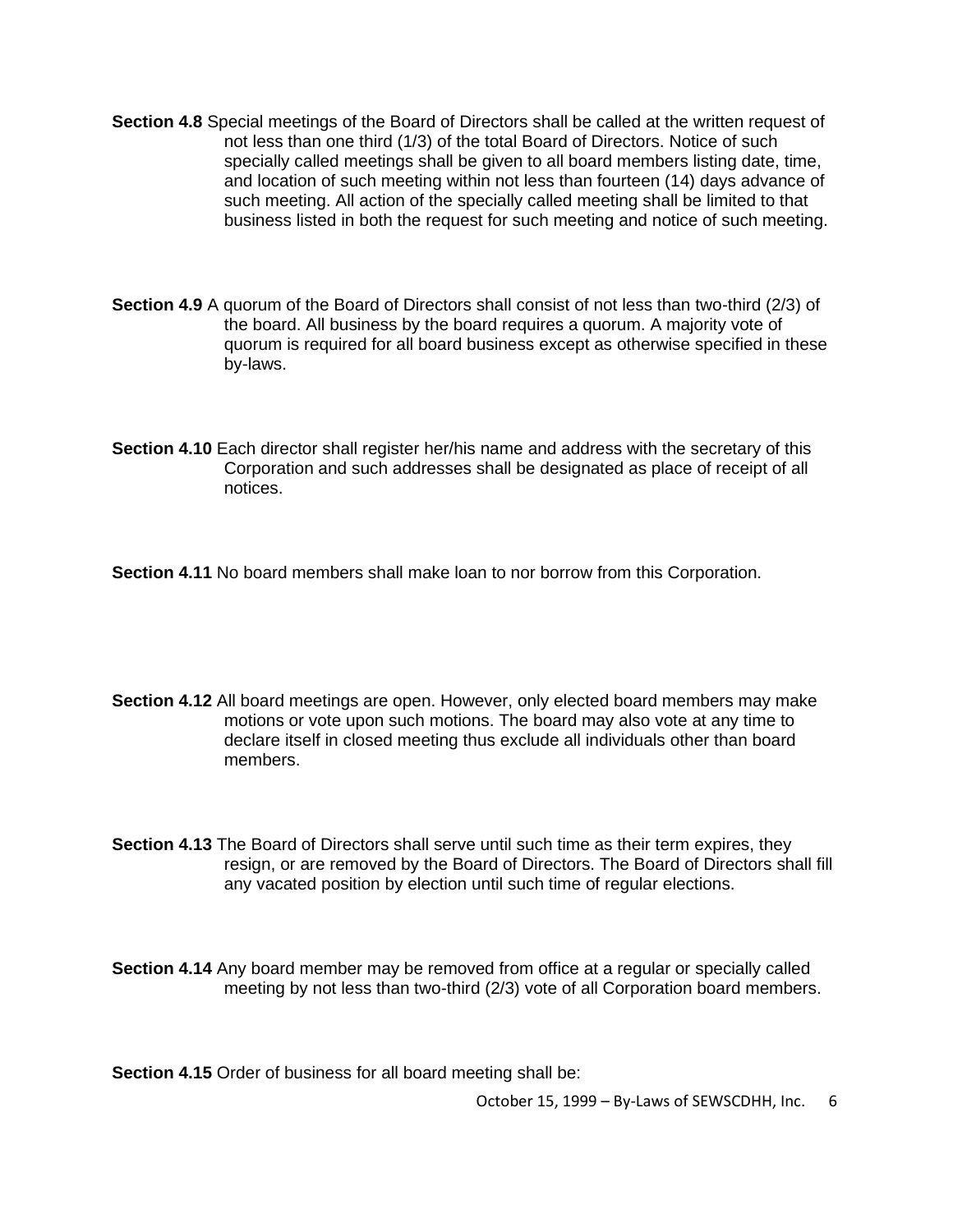Call to order (President)

•

- Roll call of officers and board members (Recording Secretary)
- Reading of the previous minutes with additions or correction (Recording Secretary)
- Financial report with additions or corrections (Treasurer)
- Report by the Executive Directors of the Corporation
- Committee reports
- Election of officers and board members
- Old business
- New business
- Announcements
- Adjournments
- **Section 4.16** All Board of Directors shall be deemed to stand in fiduciary relation to the Corporation and shall discharge their duties in good faith and with all diligence.
- **Section 4.17** The Executive Directors of this Corporation shall be under the direction of the Board of Directors and shall accept such responsibilities as deemed necessary for the operation of this Corporation as dictated to by the Board and Officers of this Corporation and shall have no vote in questions brought before the Board of Directors.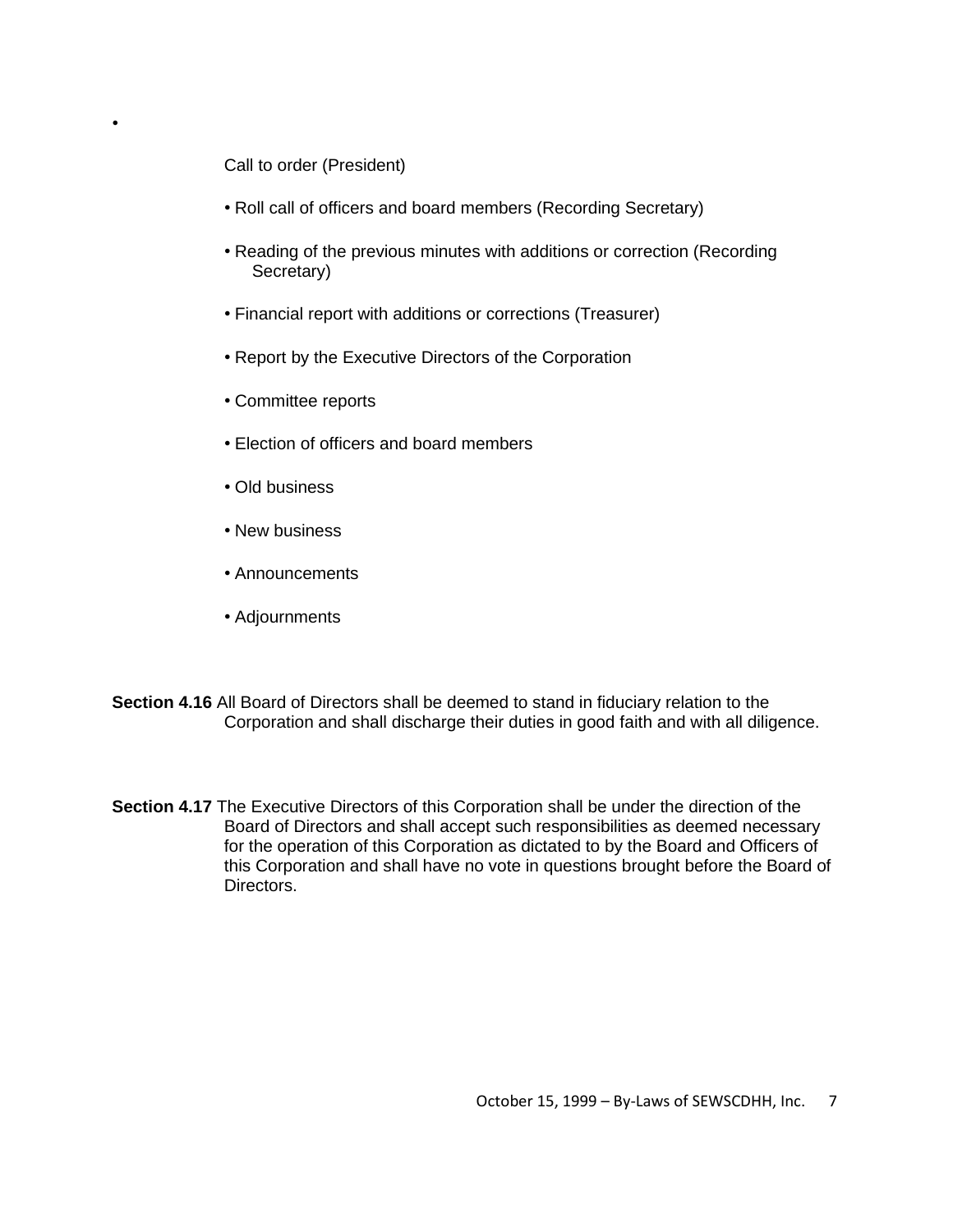#### **ARTICLE V**

# *OFFICERS*

**Section 5.1** The officers of this Corporation shall be President, Vice-President, Recording Secretary, Treasurer and Member at Large. All officers shall be elected from among the Board of Directors during the month of September. Their duties shall be consistent with these by-laws.

**Section 5.2** All officers' terms shall be for one year commencing with their installation.

**Section 5.3** Should any vacancy of officers occur other than that of the President, the Board of Directors shall elect a replacement for that vacancy to fill the unexpired term.

**Section 5.4 Duties of the President:** The President shall preside at all meetings of the Board of Directors. The President shall be an ex-officio member of all standing and appointed committees. The President shall act as a tiebreaker

**Section 5.5 Duties of the Vice-President:** The Vice-President shall preside in absence of the President. Should the President's office be vacated, it shall be the obligation of the Vice-President to fill that seat for the duration of the term.

**Section 5.6 Duties of the Recording Secretary:** The Recording Secretary shall have charge of books, documents, papers, minutes of board meetings, and correspondence and any other record of this Corporation. The recording Secretary shall have custody of the corporate seal. The Recording Secretary shall have the responsibility of the accuracy and keeping of all minutes of the Corporation. The recording Secretary shall, in general, perform all duties incident to the office of Recording Secretary and shall be subject to the Board of Directors.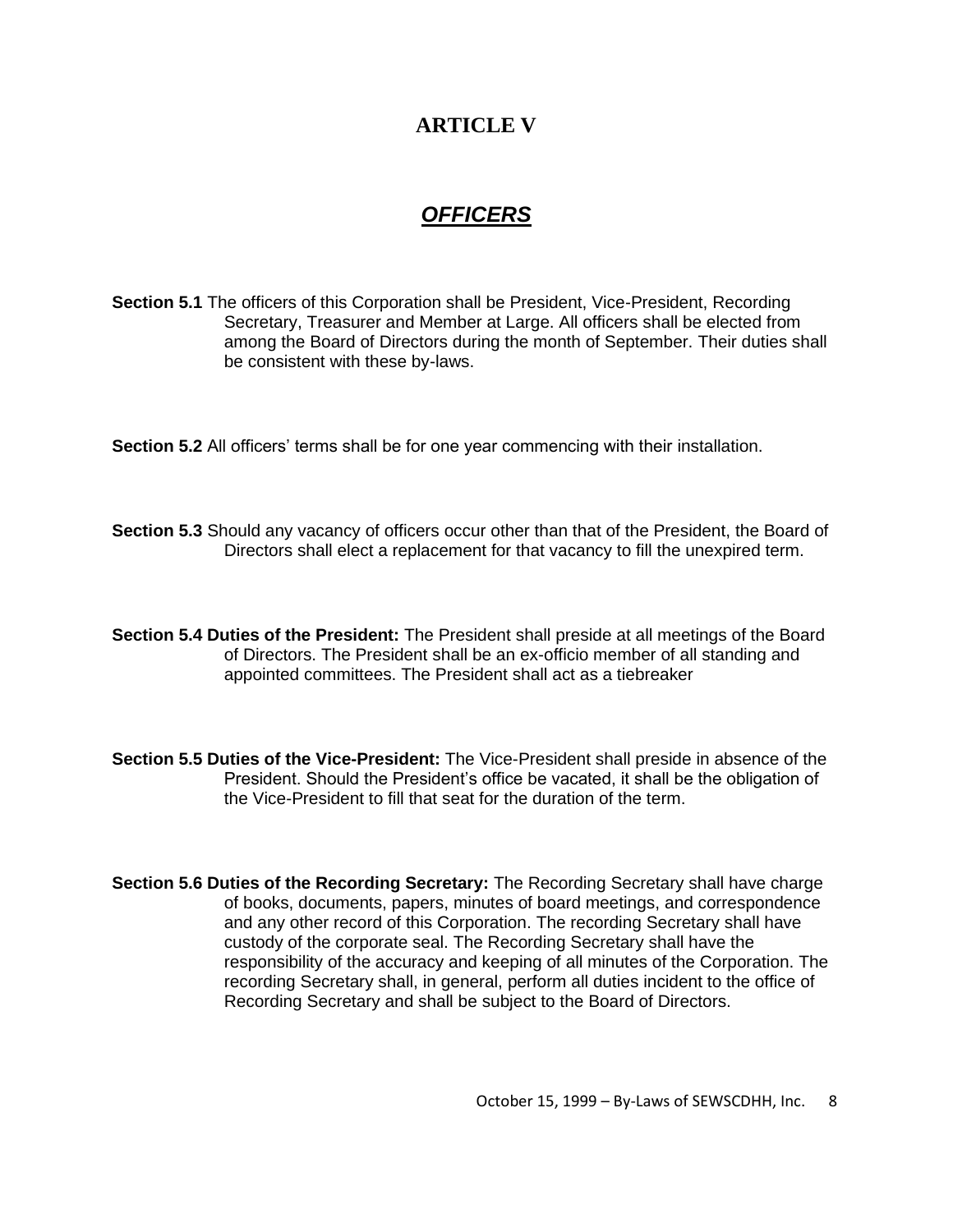- **Section 5.7 Duties of the Treasurer:** The Treasurer shall have the custody of all funds, properties, and securities of the Corporation, subject to regulations of the Board of Directors and in compliance with all state and federal laws. The Treasurer may be required to give bond for the faithful performance of duties as determined by the Board of Directors. It shall be the responsibility of the Treasurer to sign all checks issued by this Corporation. The Treasurer shall make all deposits of this corporation and keep an accurate accounting of all receipts and disbursements. The Treasurer shall keep all books and records current and available at reasonable times for inspections by any member of the Board of Directors. It shall be the obligation of the Treasurer to pay only those bills or liabilities as directed and with the approval of the Board of Directors.
- **Section 5.8 Member at Large:** The Member at Large may act as a representative for South Eastern Washington Service Center of the Deaf and Hard of Hearing, Inc.
- **Section 5.9** Officers and members of the Board of Directors shall not be compensated for their time or services, whether professional or as an officer or director. All members of the Board of Directors shall have the obligation of establishing salaries, benefits, and working conditions for all paid positions of this Corporation.
- **Section 5.10** All members of the Board of Directors may be compensated for all necessary travel outside of the counties listed within Section 2.4 to attend regular and specially called meetings of the board. Such compensation will be for round-trip miles driven from residence to meeting at the current state rate.
- **Section 5.11** Any officer may be removed from the office at a regular or specially called meeting by not less than two third (2/3) vote of all Corporation members. Any officer proposed to be removed shall be given not less than twenty (20) days notice for preparation of their defense.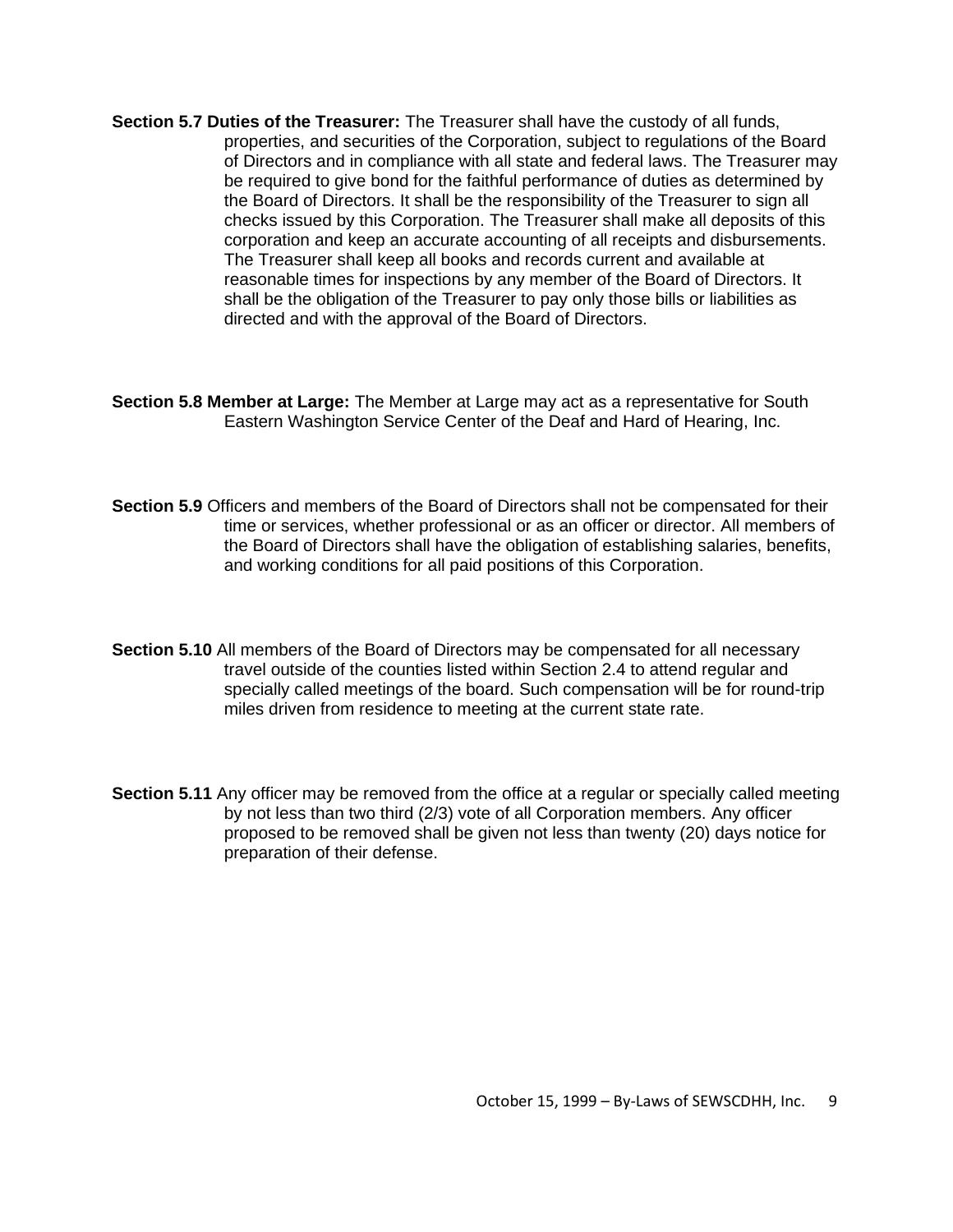# **ARTICLE VI**

# *AGENTS AND REPRESENTATIVES*

**Section 6.1** The Board of Directors may appoint such agents and representatives of the corporation with such powers and to perform such acts or duties on behalf of the Corporation as the Board of Directors may see fit, so far as may be consistent with these by-laws, to the extent authorized or permitted by law.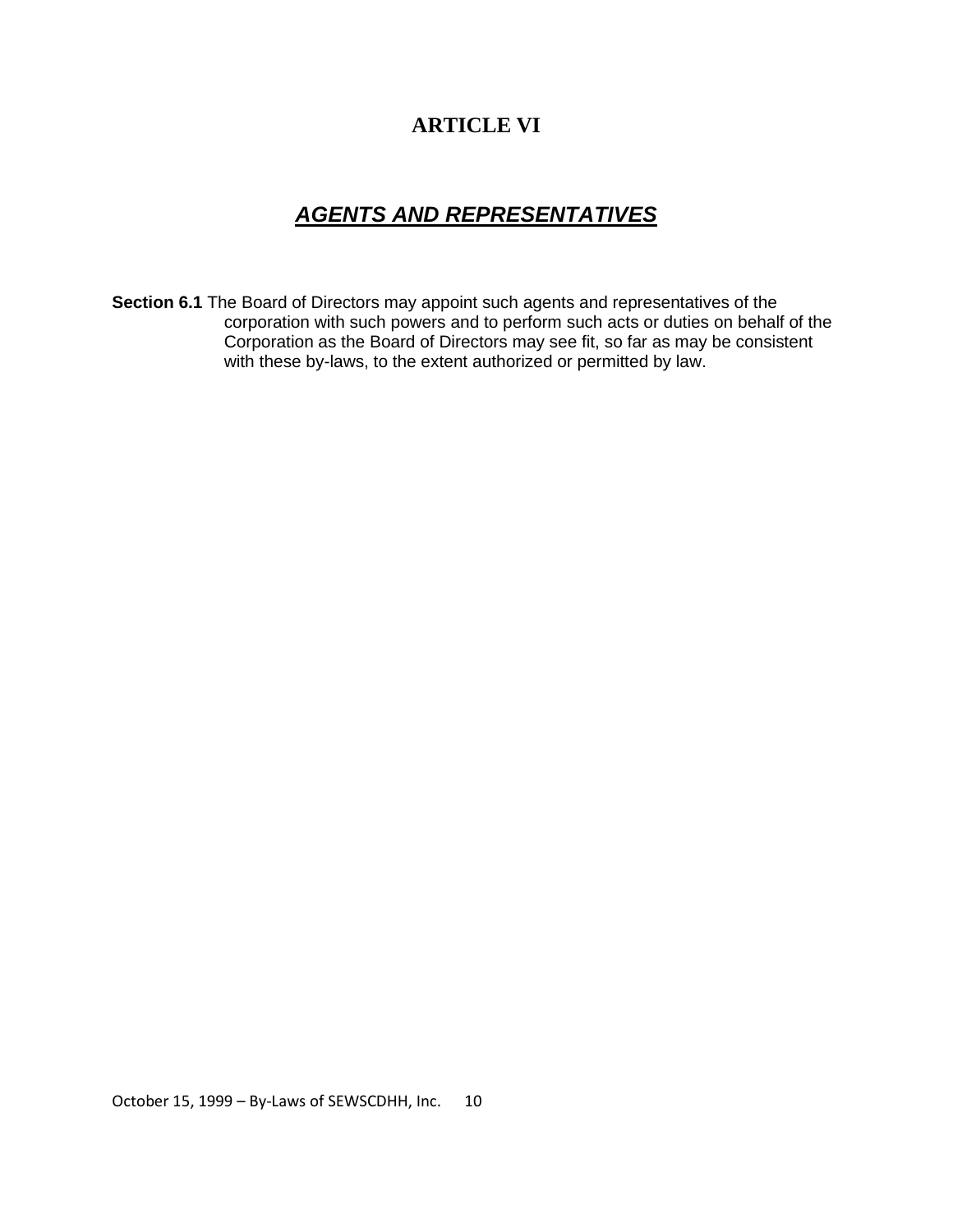#### **ARTICLE VII**

### *CONTRACTS*

**Section 7.1** The Board of Directors, except as in this by-laws otherwise provided, may authorize any officer or agent to enter into any contract or execute and deliver any instrument in the name of and on behalf of the Corporation, and such authority is confined to a specific instance; and unless so authorized by the Board of Directors, no officer, agent, or employee shall have any power or authority to bind the Corporation by any contract or engagement, or to pledge its credit, or render it liable for any purpose or to any amount.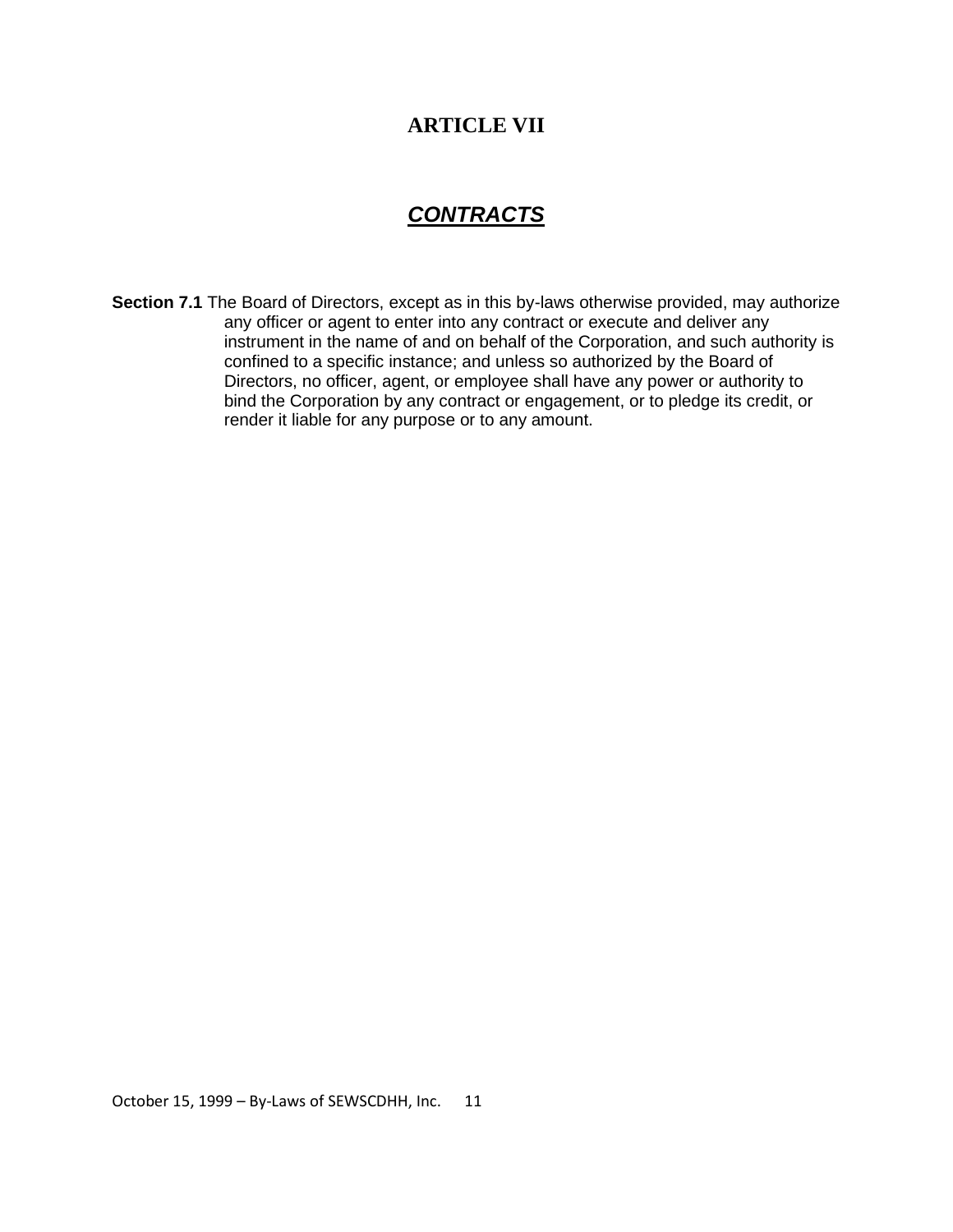#### **ARTICLE VIII**

# *ADVISORY COMMITTEES*

- **Section 8.1** The Board of Directors may appoint from its number, or from among such persons as the board may see fit, one or more advisory committees, and at any time may appoint additional members thereto. The members of any such committee shall serve during the pleasure of the Board of Directors. Such advisory committees shall advise with and aid the officers of the Corporation in all matters designated by the Board of Directors. Each such committee may, subject to the approval of the Board of Directors, prescribe rules and regulations for the call and conduct of meetings of the committee and other matters relating to its procedure.
- **Section 8.2** The members of any advisory committee shall not receive any compensation for their services as such but by resolution of the Board of Directors reasonable expenses, if any, or both, may be allowed for attendance at each regular or special meeting of such committee. The Board of Directors shall have power in its discretion to contract for and to pay any individual rendering service to the Corporation or to an advisory committee, compensation appropriate to the value of such services.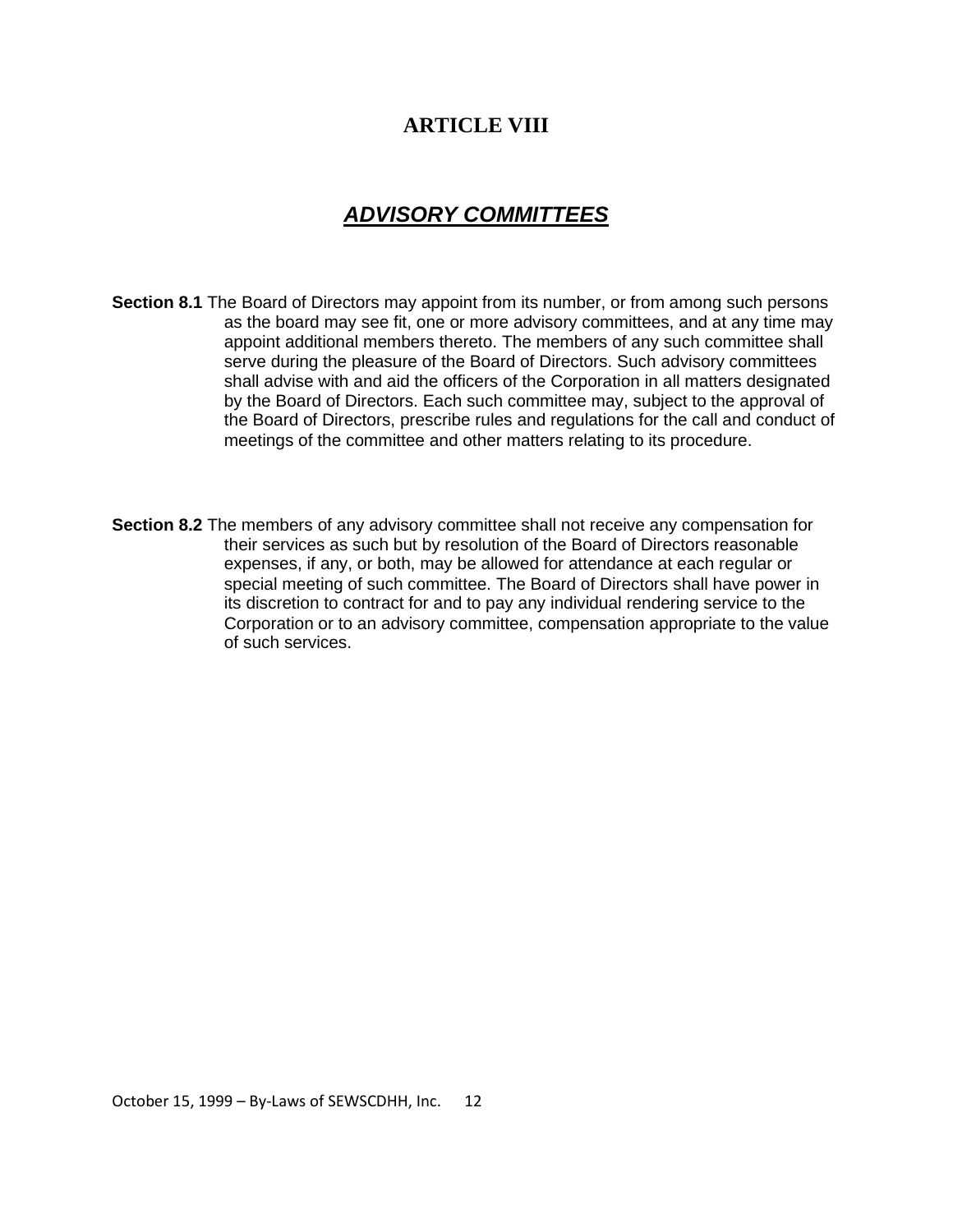### **ARTICLE IX**

# *VOTING UPON SHARES OF OTHER CORPORATIONS*

**Section 9.1** Unless otherwise ordered by the Board of Directors, the President shall have full power and authority on behalf of the Corporation to vote either in person or by proxy at any meeting of shareholders of any corporation in which this Corporation may hold shares, and at any such meeting may possess and exercise all of the rights and powers incident to the ownership of such shares which, as the owner thereof, this Corporation might have possessed and exercised if present. The Board of Directors may confer like powers upon any other person and may revoke any such powers as granted as its pleasure.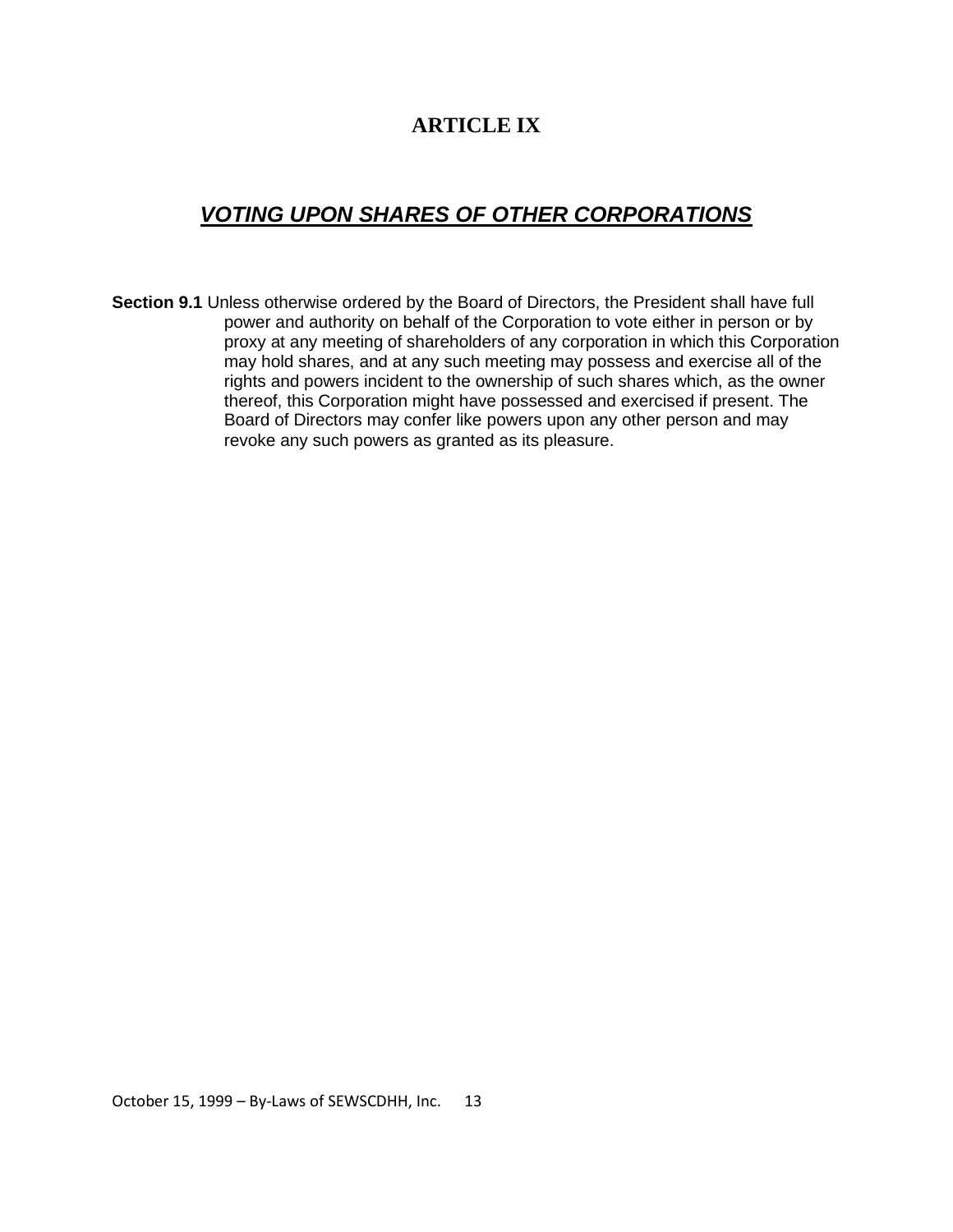# **ARTICLE X**

# *FISCAL YEAR*

**Section 10.1** The fiscal year of the Corporation shall commence July 1<sup>st</sup> of each year and end on June 30<sup>th</sup>. With an established budget approved by the Board of Directors prior to January 1<sup>st</sup> of each year.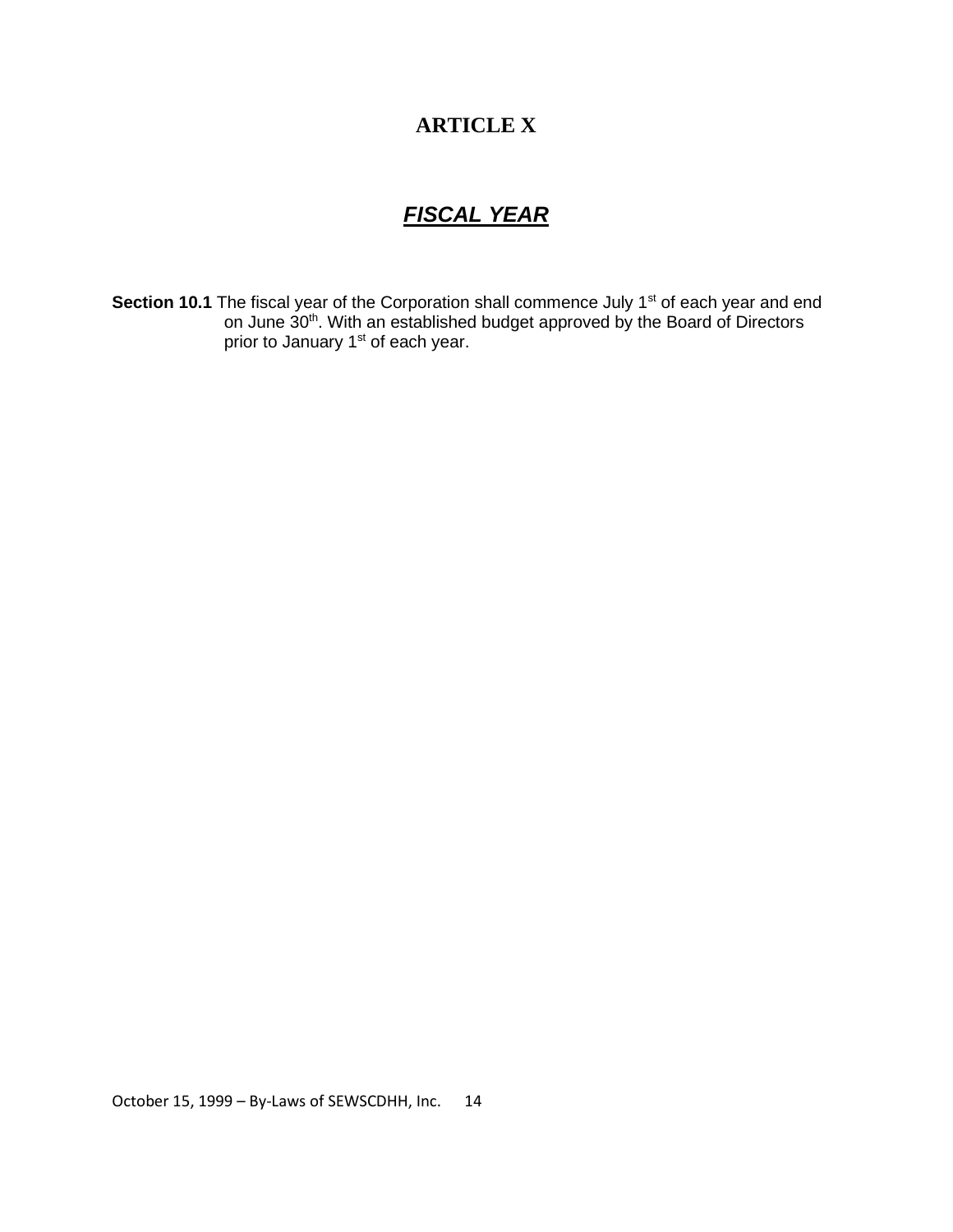#### **ARTICLE XI**

# *PROHIBITION AGAINST SHARING IN CORPORATE EARNINGS*

**Section 11.1** No Board of Directors, trustee, officer, or employee of or members of a committee of or people connected with the Corporation, or any other private individual shall receive at any time any of the net earnings or pecuniary profit from the operations of the Corporation, provided that this shall not prevent the payment to any such person of such reasonable compensation for services rendered to or for the Corporation in effecting any of its purpose as shall be fixed by the Board of Directors, and no such person or persons shall be entitled to share in the distribution of any of the Corporate assets upon the dissolution of the Corporation. All Board of Directors of the Corporate shall be deemed to have expressly consented and agreed that upon such dissolution or winding up of the affairs of the Corporation, whether voluntary or involuntary, the assets of the Corporation, after all debts have been satisfied, then remaining in the hands of the Board of Directors shall be distributed, transferred, conveyed, delivered, and paid over, in such amount as the Board of Directors may determine or as may be determined by a court of competent jurisdiction upon application of the Board of Directors, exclusively to charitable, religious, scientific, testing for public safety, literary, or educational organizations which would qualify under the provisions of Section 501 © (3) of the Internal Revenue Code and its regulations as they now exist or as they may hereafter be amended.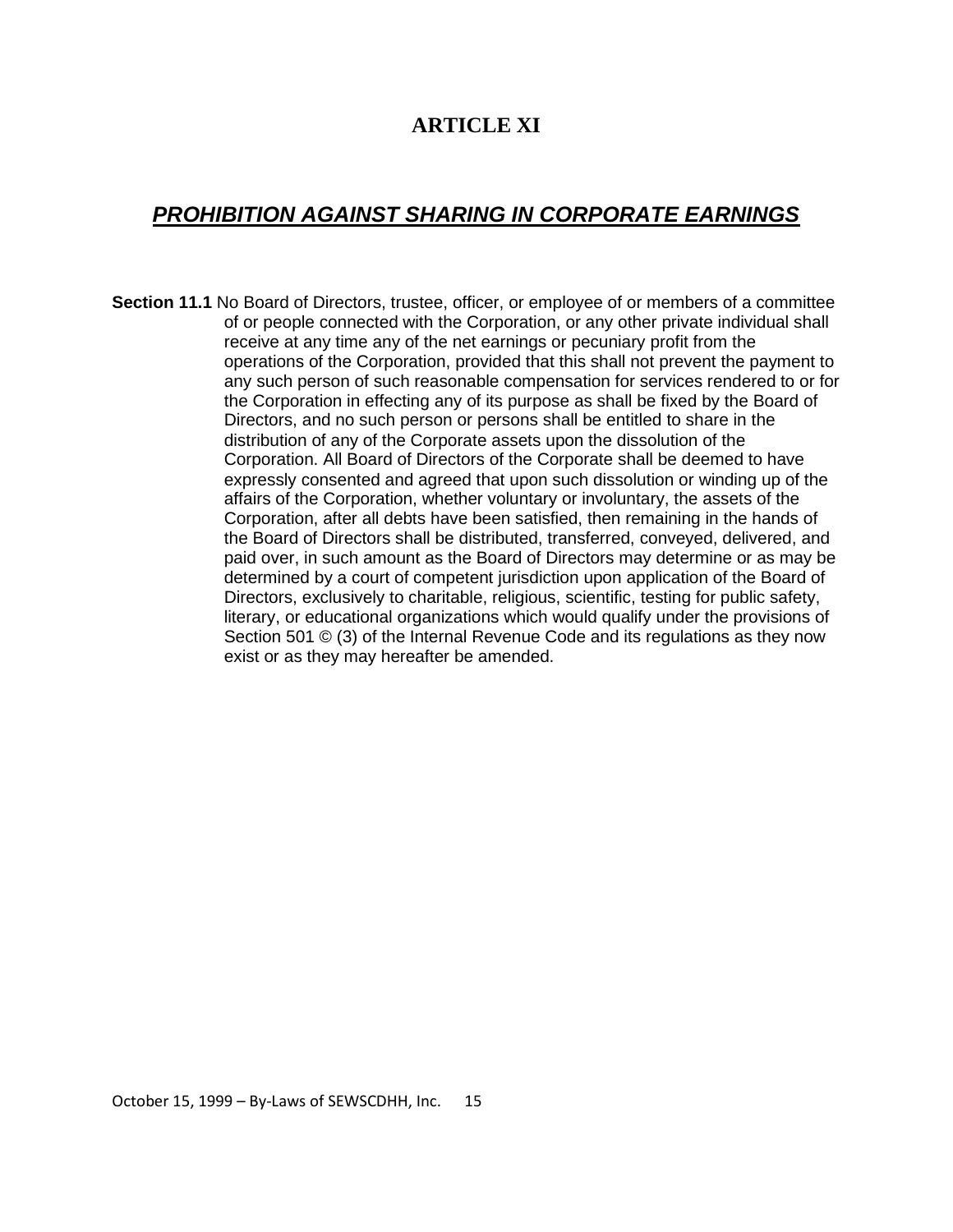#### **ARTICLE XII**

#### *INVESTMENTS*

**Section 12.1** The Corporations shall have the right to retain all or any part of any securities or property acquired by it in whatever manner, and to invest and reinvest any funds held by it, according to the judgement of the Board of Directors without being restricted to the class of investments which a direction is or may hereafter be permitted by law to make or any similar restriction, provided, however that no action shall be taken by or on behalf of the Corporation if such action is a prohibited transaction or would result in the denial of the tax exemption under Section 503 or Section 507 of the Internal Revenue Code and its regulations as they now exist or as they may hereafter be amended.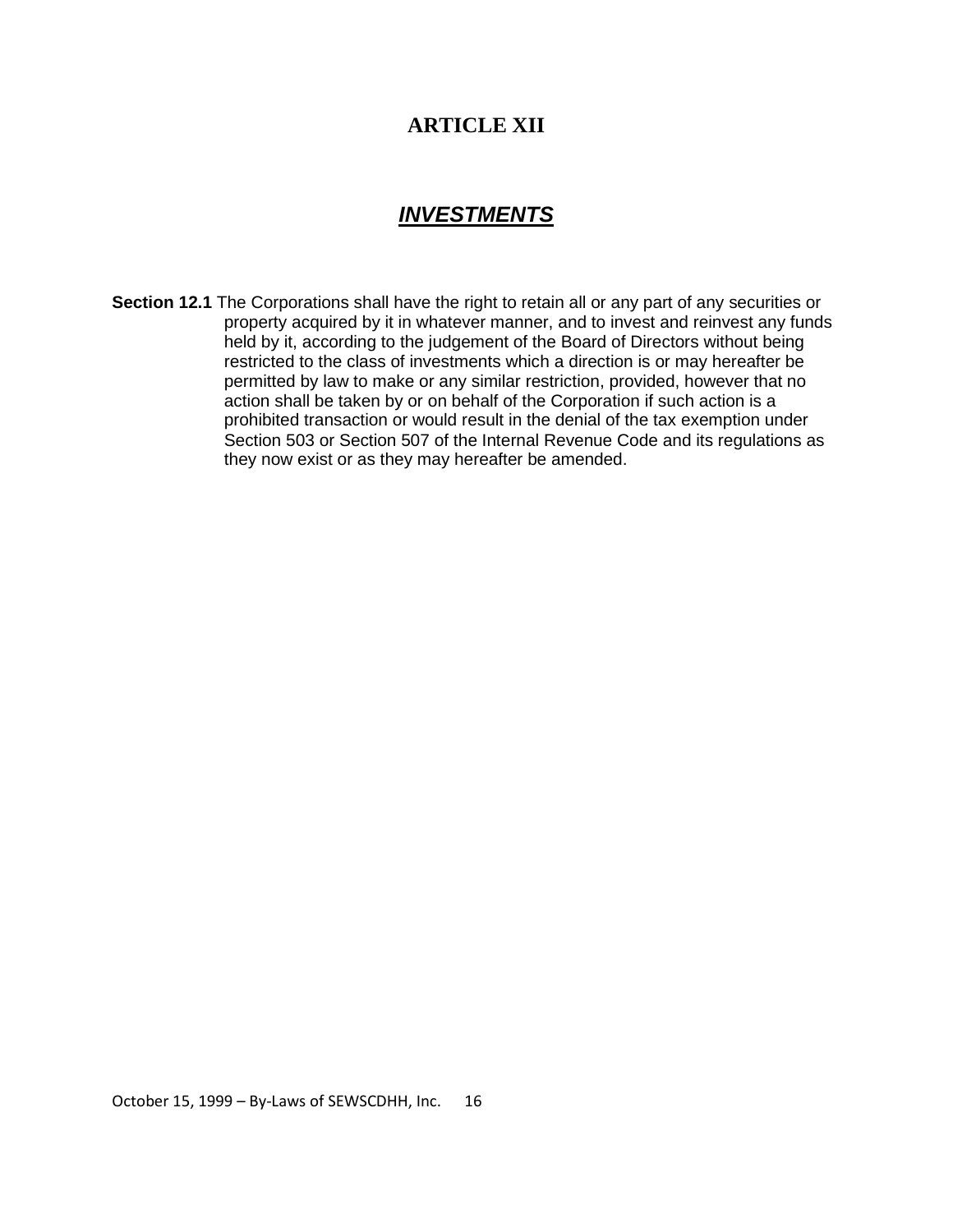# **ARTICLE XIII**

#### *AMENDMENTS*

**Section 13.1** The Board of Directors shall have power to make, alter, amend and repeal the bylaws of the Corporation by affirmative vote of two-third (2/3) of the board at which a quorum is present.